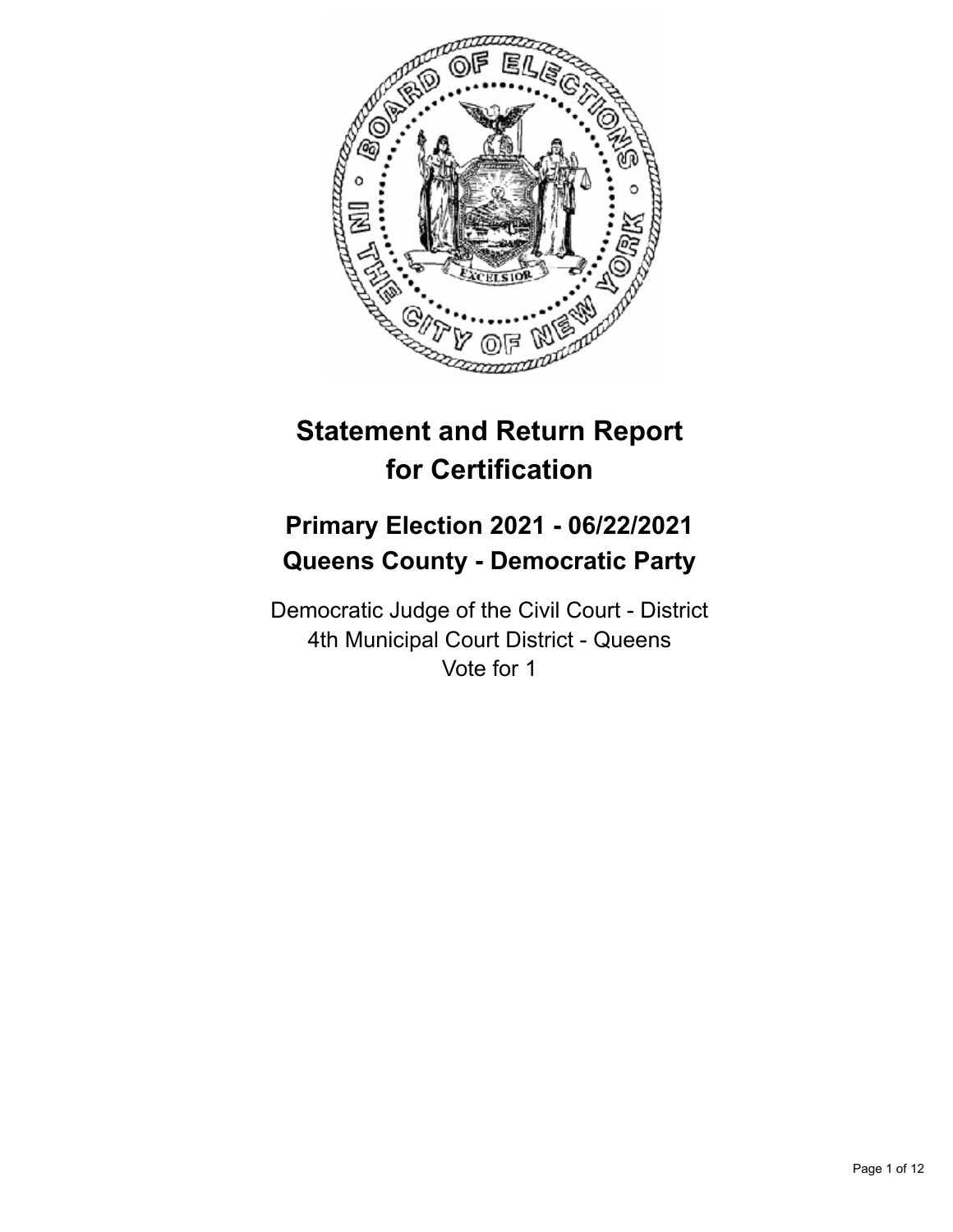

| <b>PUBLIC COUNTER</b>                                    | 6,747        |
|----------------------------------------------------------|--------------|
| MANUALLY COUNTED EMERGENCY                               | 0            |
| ABSENTEE / MILITARY                                      | 1,409        |
| <b>AFFIDAVIT</b>                                         | 37           |
| <b>Total Ballots</b>                                     | 8,193        |
| Less - Inapplicable Federal/Special Presidential Ballots | 0            |
| <b>Total Applicable Ballots</b>                          | 8,193        |
| CASSANDRA A. JOHNSON                                     | 4,800        |
| <b>DEVIAN SHONDEL DANIELS</b>                            | 1,274        |
| AARON VAN SCYOC (WRITE-IN)                               | 1            |
| ANDREW YANG (WRITE-IN)                                   | 1            |
| CARL FOSTER (WRITE-IN)                                   | 1            |
| CASILDA ELENA ROPER-SIMPSON (WRITE-IN)                   | $\mathbf{1}$ |
| DEBORAH ROSENSWEIG (WRITE-IN)                            | 2            |
| DONALD J. TRUMP (WRITE-IN)                               | 1            |
| FRANK NERRO (WRITE-IN)                                   | $\mathbf{1}$ |
| IAN FOUKAS (WRITE-IN)                                    | 1            |
| JOHN SINGH (WRITE-IN)                                    | 1            |
| JOSEPH CROTAR (WRITE-IN)                                 | 1            |
| MARIA DAVILA (WRITE-IN)                                  | 1            |
| MISTER CRAB (WRITE-IN)                                   | $\mathbf{1}$ |
| PHILLIP SERRA (WRITE-IN)                                 | 1            |
| RYAN BRAVATA (WRITE-IN)                                  | 1            |
| RYAN TROY (WRITE-IN)                                     | 1            |
| SOMA SYED (WRITE-IN)                                     | 1            |
| STEPHEN ATTANASIO (WRITE-IN)                             | $\mathbf{1}$ |
| UNATTRIBUTABLE WRITE-IN (WRITE-IN)                       | 8            |
| UNCOUNTED WRITE-IN PER STATUTE (WRITE-IN)                | $\mathbf{1}$ |
| WILLIAM J. HARAP (WRITE-IN)                              | 1            |
| <b>Total Votes</b>                                       | 6,102        |
| Unrecorded                                               | 2,091        |

| PUBLIC COUNTER                                           | 24       |
|----------------------------------------------------------|----------|
| <b>MANUALLY COUNTED EMERGENCY</b>                        | 0        |
| ABSENTEE / MILITARY                                      | 5        |
| AFFIDAVIT                                                | 0        |
| <b>Total Ballots</b>                                     | 29       |
| Less - Inapplicable Federal/Special Presidential Ballots | $\Omega$ |
| <b>Total Applicable Ballots</b>                          | 29       |
| CASSANDRA A. JOHNSON                                     | 14       |
| DEVIAN SHONDEL DANIELS                                   | 5        |
| <b>Total Votes</b>                                       | 19       |
| Unrecorded                                               | 10       |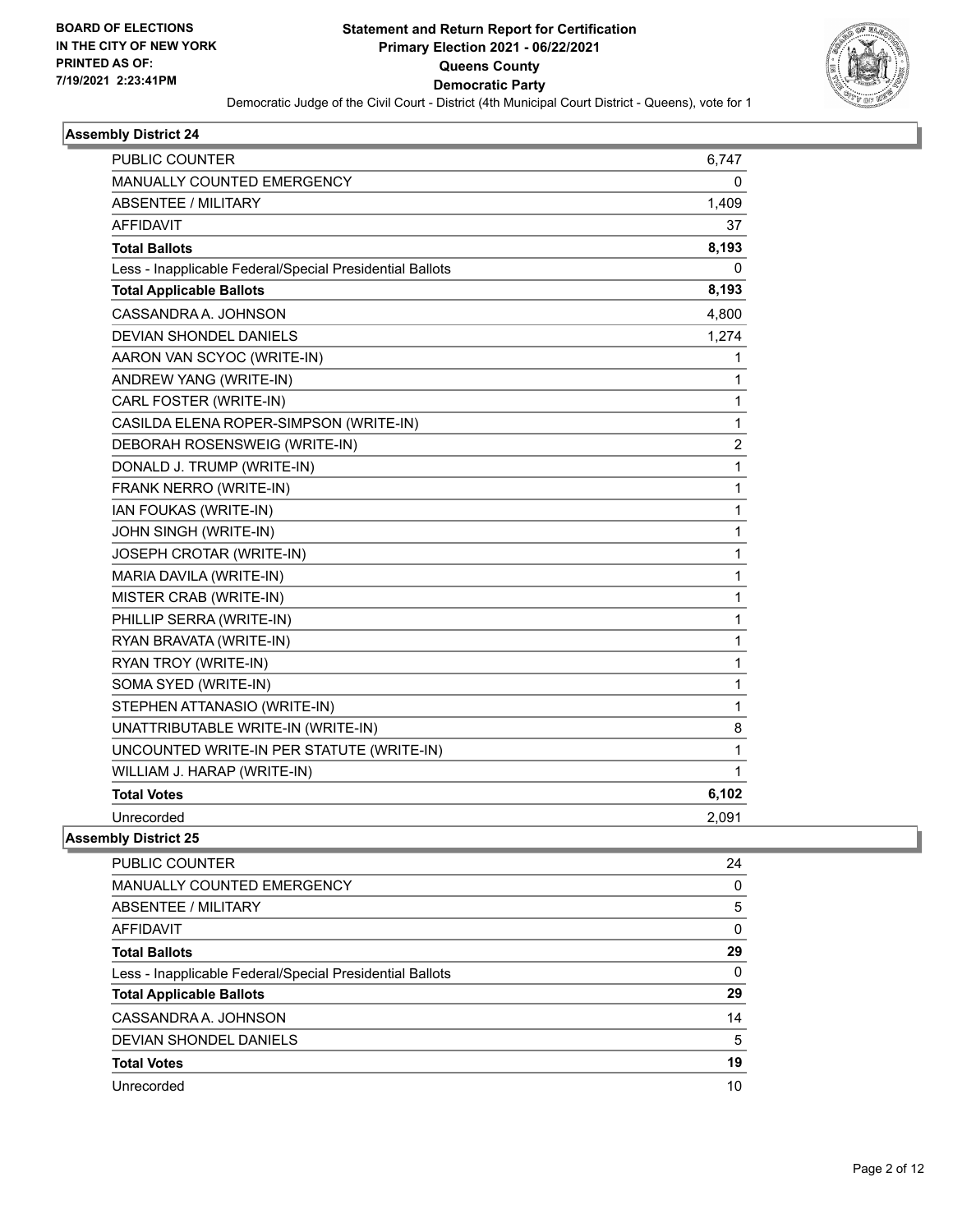

| PUBLIC COUNTER                                           | 304 |
|----------------------------------------------------------|-----|
| <b>MANUALLY COUNTED EMERGENCY</b>                        | 0   |
| ABSENTEE / MILITARY                                      | 119 |
| AFFIDAVIT                                                | 0   |
| <b>Total Ballots</b>                                     | 423 |
| Less - Inapplicable Federal/Special Presidential Ballots | 0   |
| <b>Total Applicable Ballots</b>                          | 423 |
| CASSANDRA A. JOHNSON                                     | 248 |
| DEVIAN SHONDEL DANIELS                                   | 61  |
| UNATTRIBUTABLE WRITE-IN (WRITE-IN)                       |     |
| <b>Total Votes</b>                                       | 310 |
| Unrecorded                                               | 113 |

| PUBLIC COUNTER                                           | 3,361          |
|----------------------------------------------------------|----------------|
| <b>MANUALLY COUNTED EMERGENCY</b>                        | 0              |
| <b>ABSENTEE / MILITARY</b>                               | 685            |
| <b>AFFIDAVIT</b>                                         | 11             |
| <b>Total Ballots</b>                                     | 4,057          |
| Less - Inapplicable Federal/Special Presidential Ballots | 0              |
| <b>Total Applicable Ballots</b>                          | 4,057          |
| CASSANDRA A. JOHNSON                                     | 2,514          |
| DEVIAN SHONDEL DANIELS                                   | 583            |
| AARON CYPERSTEIN (WRITE-IN)                              | 1              |
| AHARON YEHUDA SCHONFELD (WRITE-IN)                       | 1              |
| ANTHONY BRUNO (WRITE-IN)                                 | $\mathbf{1}$   |
| AVI CYPERSTEIN (WRITE-IN)                                | 1              |
| DANIEL POLLACK (WRITE-IN)                                | 1              |
| DARA LEBWOHL (WRITE-IN)                                  | 1              |
| DONALD J TRUMP (WRITE-IN)                                | 1              |
| EVAN THIES (WRITE-IN)                                    | 1              |
| FELIPE GARCIA (WRITE-IN)                                 | $\mathbf{1}$   |
| <b>GEORGE GOTSULIAS (WRITE-IN)</b>                       | 1              |
| JANE SMITH (WRITE-IN)                                    | $\mathbf{1}$   |
| JEFFREY SULAYMANOV (WRITE-IN)                            | $\mathbf 1$    |
| KALMAN EPSTEIN (WRITE-IN)                                | 1              |
| MEYLIN T. CRUZ (WRITE-IN)                                | $\mathbf 1$    |
| MICHAEL SCHECHTER (WRITE-IN)                             | $\mathbf{1}$   |
| MOSHE M. FOGEL (WRITE-IN)                                | $\mathbf{1}$   |
| NAOMI LEHR (WRITE-IN)                                    | $\mathbf 1$    |
| RESHA ALIEN (WRITE-IN)                                   | $\mathbf 1$    |
| RUDRANATH MARAGH (WRITE-IN)                              | $\mathbf{1}$   |
| UNATTRIBUTABLE WRITE-IN (WRITE-IN)                       | $\overline{7}$ |
| VINCENT MAN (WRITE-IN)                                   | 1              |
| YEHUDA KASIRER (WRITE-IN)                                | 1              |
| <b>Total Votes</b>                                       | 3,125          |
| Unrecorded                                               | 932            |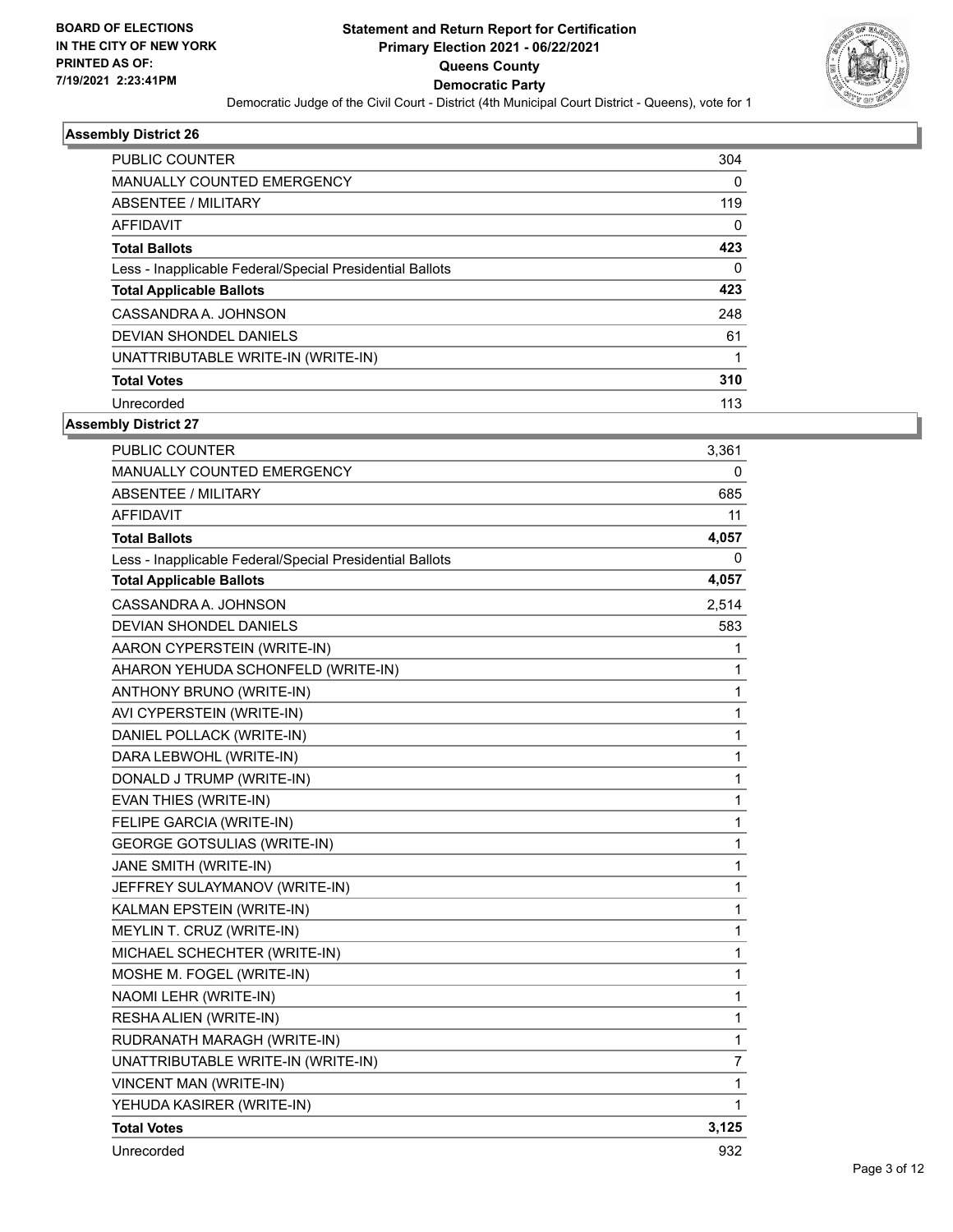

| PUBLIC COUNTER                                           | 4,100        |
|----------------------------------------------------------|--------------|
| <b>MANUALLY COUNTED EMERGENCY</b>                        | 0            |
| <b>ABSENTEE / MILITARY</b>                               | 907          |
| <b>AFFIDAVIT</b>                                         | 24           |
| <b>Total Ballots</b>                                     | 5,031        |
| Less - Inapplicable Federal/Special Presidential Ballots | 0            |
| <b>Total Applicable Ballots</b>                          | 5,031        |
| CASSANDRA A. JOHNSON                                     | 3,046        |
| <b>DEVIAN SHONDEL DANIELS</b>                            | 641          |
| ANASTASIA JANRU (WRITE-IN)                               | 1            |
| BRIAN ADAMS (WRITE-IN)                                   | 1            |
| <b>BRUCE GOERLICH (WRITE-IN)</b>                         | 1            |
| DAISY DUCK (WRITE-IN)                                    | 1            |
| DOMINICK PISTONE (WRITE-IN)                              | 1            |
| INGA O'NEALE (WRITE-IN)                                  | $\mathbf{1}$ |
| JOHN WATERS (WRITE-IN)                                   | 1            |
| JOHNNETTE TRAILL (WRITE-IN)                              | 1            |
| <b>JOSEPH KWIAT (WRITE-IN)</b>                           | 1            |
| KARL MARX (WRITE-IN)                                     | 1            |
| KEVIN WALSH (WRITE-IN)                                   | 1            |
| LESLIE LEECH (WRITE-IN)                                  | 1            |
| MARK S. STEIN (WRITE-IN)                                 | 1            |
| MELINDA KATZ (WRITE-IN)                                  | 1            |
| MICHAEL ENDE (WRITE-IN)                                  | 1            |
| PAPERBOY LOVE PRINCE (WRITE-IN)                          | 1            |
| PATRICK VARD (WRITE-IN)                                  | 1            |
| SAM PODEMSKI (WRITE-IN)                                  | 1            |
| SCOTT M. STRINGER (WRITE-IN)                             | 1            |
| SORDAN WHITE (WRITE-IN)                                  | 1            |
| STAN KAPLAN (WRITE-IN)                                   | 1            |
| UNATTRIBUTABLE WRITE-IN (WRITE-IN)                       | 9            |
| VERONICA RAINONE (WRITE-IN)                              | 1            |
| <b>Total Votes</b>                                       | 3,718        |
| Unrecorded                                               | 1,313        |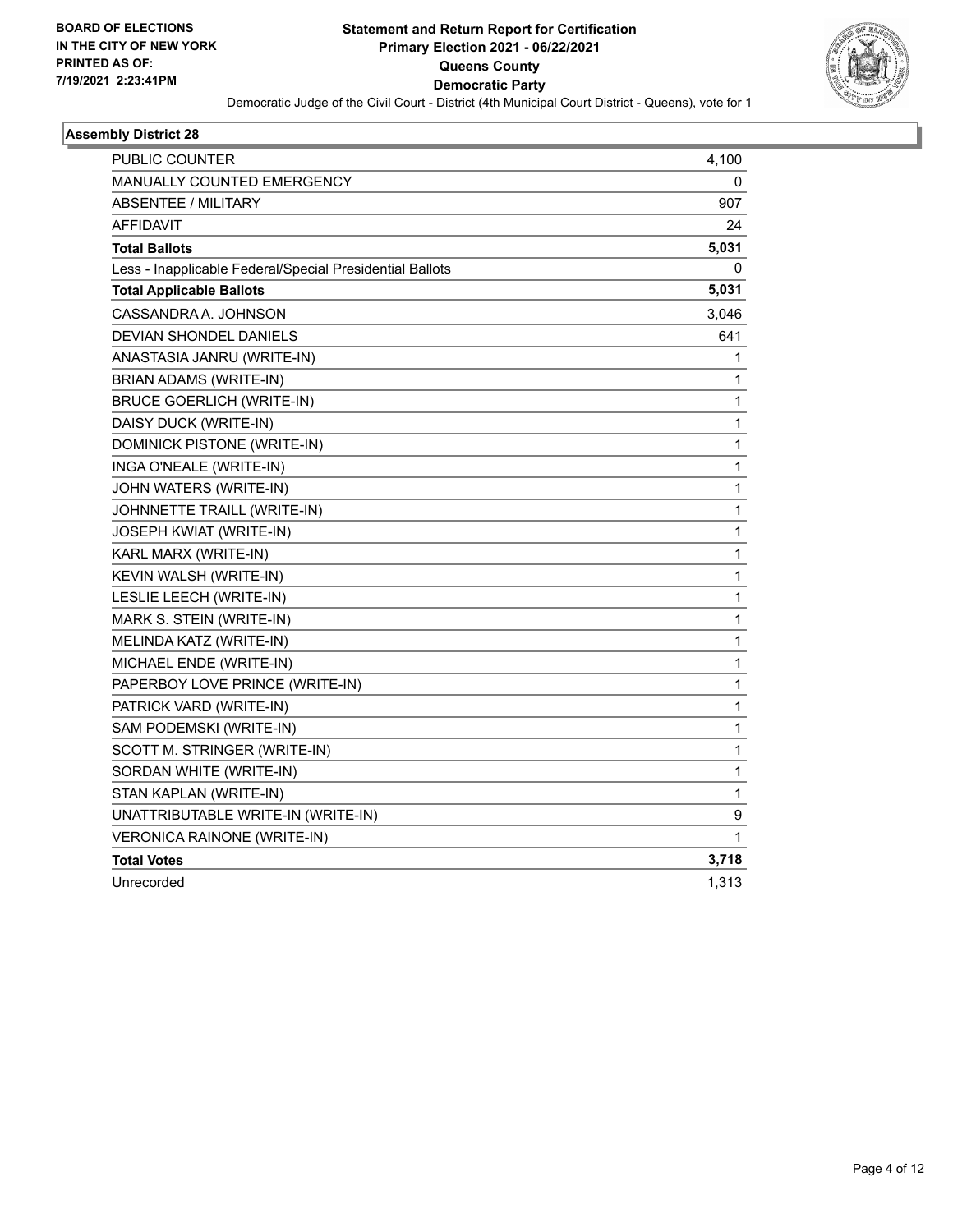

| <b>PUBLIC COUNTER</b>                                    | 14,139 |
|----------------------------------------------------------|--------|
| <b>MANUALLY COUNTED EMERGENCY</b>                        | 0      |
| <b>ABSENTEE / MILITARY</b>                               | 1,956  |
| <b>AFFIDAVIT</b>                                         | 69     |
| <b>Total Ballots</b>                                     | 16,164 |
| Less - Inapplicable Federal/Special Presidential Ballots | 0      |
| <b>Total Applicable Ballots</b>                          | 16,164 |
| CASSANDRA A. JOHNSON                                     | 11,102 |
| DEVIAN SHONDEL DANIELS                                   | 3,016  |
| DAVID SCHWARTZ (WRITE-IN)                                | 1      |
| DONALD DUCK (WRITE-IN)                                   | 1      |
| EDWARD DURANT JR. (WRITE-IN)                             | 1      |
| KENNETH ONUNKWO (WRITE-IN)                               | 1      |
| KEVIN P. MUERTE (WRITE-IN)                               | 1      |
| LINCOLN FAVOURS (WRITE-IN)                               | 1      |
| LLOYD RANKIN (WRITE-IN)                                  | 1      |
| MAURICE MUIR (WRITE-IN)                                  | 1      |
| MUHAMMAD LAGUDA (WRITE-IN)                               | 1      |
| UNATTRIBUTABLE WRITE-IN (WRITE-IN)                       | 13     |
| UNCOUNTED WRITE-IN PER STATUTE (WRITE-IN)                | 1      |
| <b>Total Votes</b>                                       | 14,141 |
| Unrecorded                                               | 2,023  |
| <b>Lite District Od</b>                                  |        |

| <b>PUBLIC COUNTER</b>                                    | 2,851 |
|----------------------------------------------------------|-------|
| <b>MANUALLY COUNTED EMERGENCY</b>                        | 0     |
| ABSENTEE / MILITARY                                      | 409   |
| <b>AFFIDAVIT</b>                                         | 10    |
| <b>Total Ballots</b>                                     | 3,270 |
| Less - Inapplicable Federal/Special Presidential Ballots | 0     |
| <b>Total Applicable Ballots</b>                          | 3,270 |
| CASSANDRA A. JOHNSON                                     | 2,372 |
| <b>DEVIAN SHONDEL DANIELS</b>                            | 563   |
| JENNIFER KIRKLAND (WRITE-IN)                             | 1     |
| <b>JUAN HONG (WRITE-IN)</b>                              | 2     |
| MICHELLE ROBERTS (WRITE-IN)                              | 1     |
| TERESA ORR (WRITE-IN)                                    | 1     |
| UNATTRIBUTABLE WRITE-IN (WRITE-IN)                       | 1     |
| <b>Total Votes</b>                                       | 2,941 |
| Unrecorded                                               | 329   |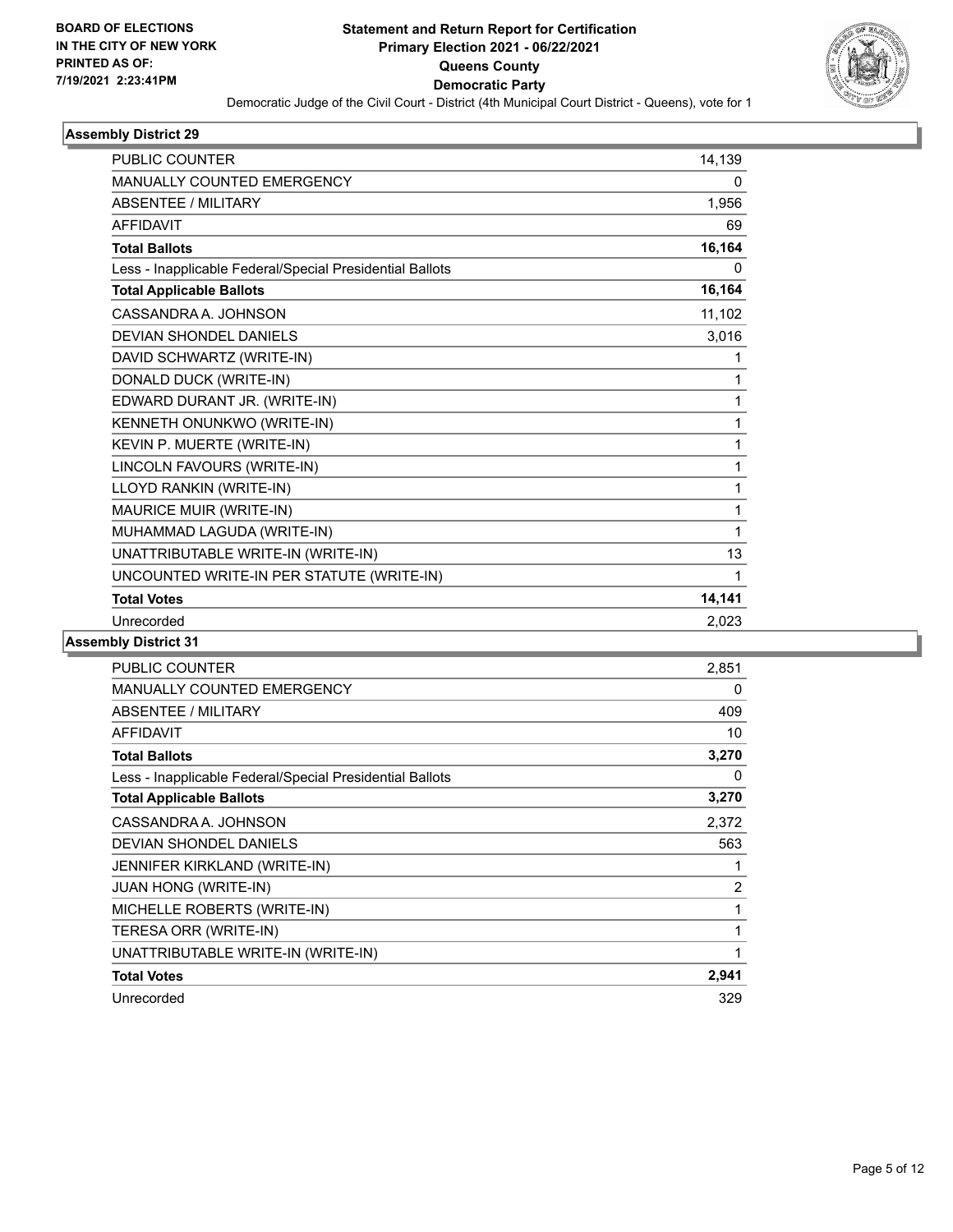

| <b>PUBLIC COUNTER</b>                                    | 12,150         |
|----------------------------------------------------------|----------------|
| MANUALLY COUNTED EMERGENCY                               | $\mathbf{0}$   |
| <b>ABSENTEE / MILITARY</b>                               | 1,591          |
| <b>AFFIDAVIT</b>                                         | 44             |
| <b>Total Ballots</b>                                     | 13,785         |
| Less - Inapplicable Federal/Special Presidential Ballots | $\mathbf{0}$   |
| <b>Total Applicable Ballots</b>                          | 13,785         |
| CASSANDRA A. JOHNSON                                     | 9,613          |
| <b>DEVIAN SHONDEL DANIELS</b>                            | 2,338          |
| ADRIENNE ADAMS (WRITE-IN)                                | 5              |
| ANDREW YANG (WRITE-IN)                                   | 1              |
| CARLTON LAING (WRITE-IN)                                 | 1              |
| <b>CURTIS HARRIS (WRITE-IN)</b>                          | 1              |
| DWEYNIE ESTHER PAUL (WRITE-IN)                           | 1              |
| IVYN D MOSSOP, JR (WRITE-IN)                             | 1              |
| JAPNEET SINGH (WRITE-IN)                                 | 1              |
| KANYE WEST (WRITE-IN)                                    | 1              |
| MARIE ADAM-OVIDE (WRITE-IN)                              | 1              |
| MARYAM GREENIDGE (WRITE-IN)                              | 1              |
| MICHAEL SCALA (WRITE-IN)                                 | 3              |
| NANTASHA WILLIAMS (WRITE-IN)                             | 1              |
| ONDREA GAIL HARRIS (WRITE-IN)                            | $\mathbf{1}$   |
| <b>RUBEN WILLS (WRITE-IN)</b>                            | 4              |
| SELVENA BROOKS-POWERS (WRITE-IN)                         | 1              |
| TERESA ORR (WRITE-IN)                                    | $\overline{2}$ |
| UNATTRIBUTABLE WRITE-IN (WRITE-IN)                       | 24             |
| <b>Total Votes</b>                                       | 12,001         |
| Unrecorded                                               | 1,784          |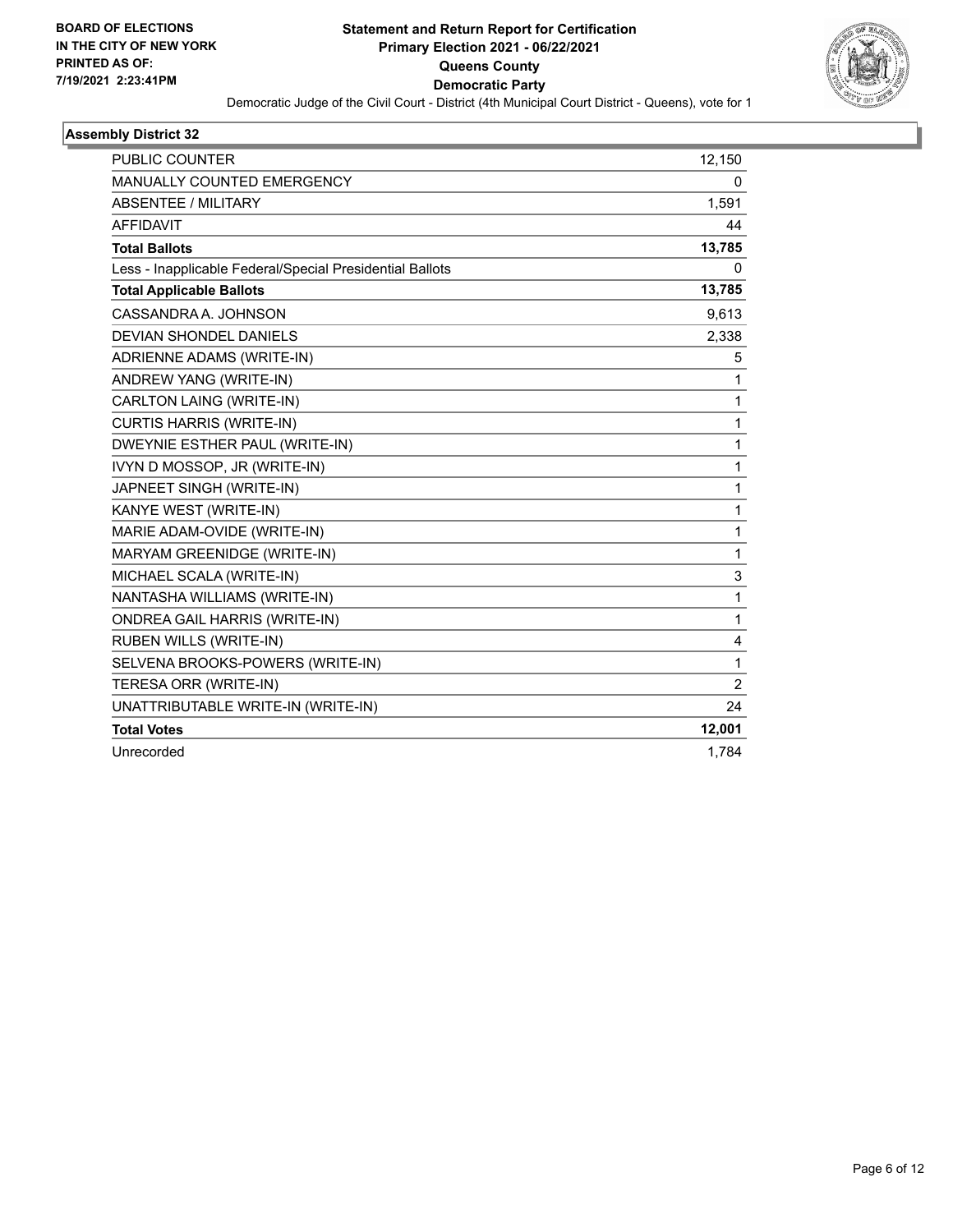

| <b>PUBLIC COUNTER</b>                                    | 15,077         |
|----------------------------------------------------------|----------------|
| <b>MANUALLY COUNTED EMERGENCY</b>                        | 0              |
| <b>ABSENTEE / MILITARY</b>                               | 2,320          |
| <b>AFFIDAVIT</b>                                         | 48             |
| <b>Total Ballots</b>                                     | 17,445         |
| Less - Inapplicable Federal/Special Presidential Ballots | 0              |
| <b>Total Applicable Ballots</b>                          | 17,445         |
| CASSANDRA A. JOHNSON                                     | 11,026         |
| <b>DEVIAN SHONDEL DANIELS</b>                            | 2,172          |
| <b>CHARLES GREEN (WRITE-IN)</b>                          | 1              |
| CHARLTON D'SOUZA (WRITE-IN)                              | 1              |
| ERROLL HOLDER (WRITE-IN)                                 | 1              |
| FRED FLINSTONE (WRITE-IN)                                | 1              |
| <b>GRACE VEE (WRITE-IN)</b>                              | 1              |
| HARRY RINTOUL (WRITE-IN)                                 | 1              |
| JASON MYLES CLARK (WRITE-IN)                             | 1              |
| JORGE M CORREA JR (WRITE-IN)                             | 1              |
| JOSEPH J FINN (WRITE-IN)                                 | $\overline{c}$ |
| LARA TRUMP (WRITE-IN)                                    | 1              |
| LEROY G COMRIE JR (WRITE-IN)                             | 1              |
| MICHAEL GAFFEY (WRITE-IN)                                | 1              |
| PAMELA F MOORE (WRITE-IN)                                | 1              |
| STEPHEN REED (WRITE-IN)                                  | 1              |
| UNATTRIBUTABLE WRITE-IN (WRITE-IN)                       | 24             |
| WILLIAM HERNANDEZ (WRITE-IN)                             | 1              |
| <b>Total Votes</b>                                       | 13,238         |
| Unrecorded                                               | 4.207          |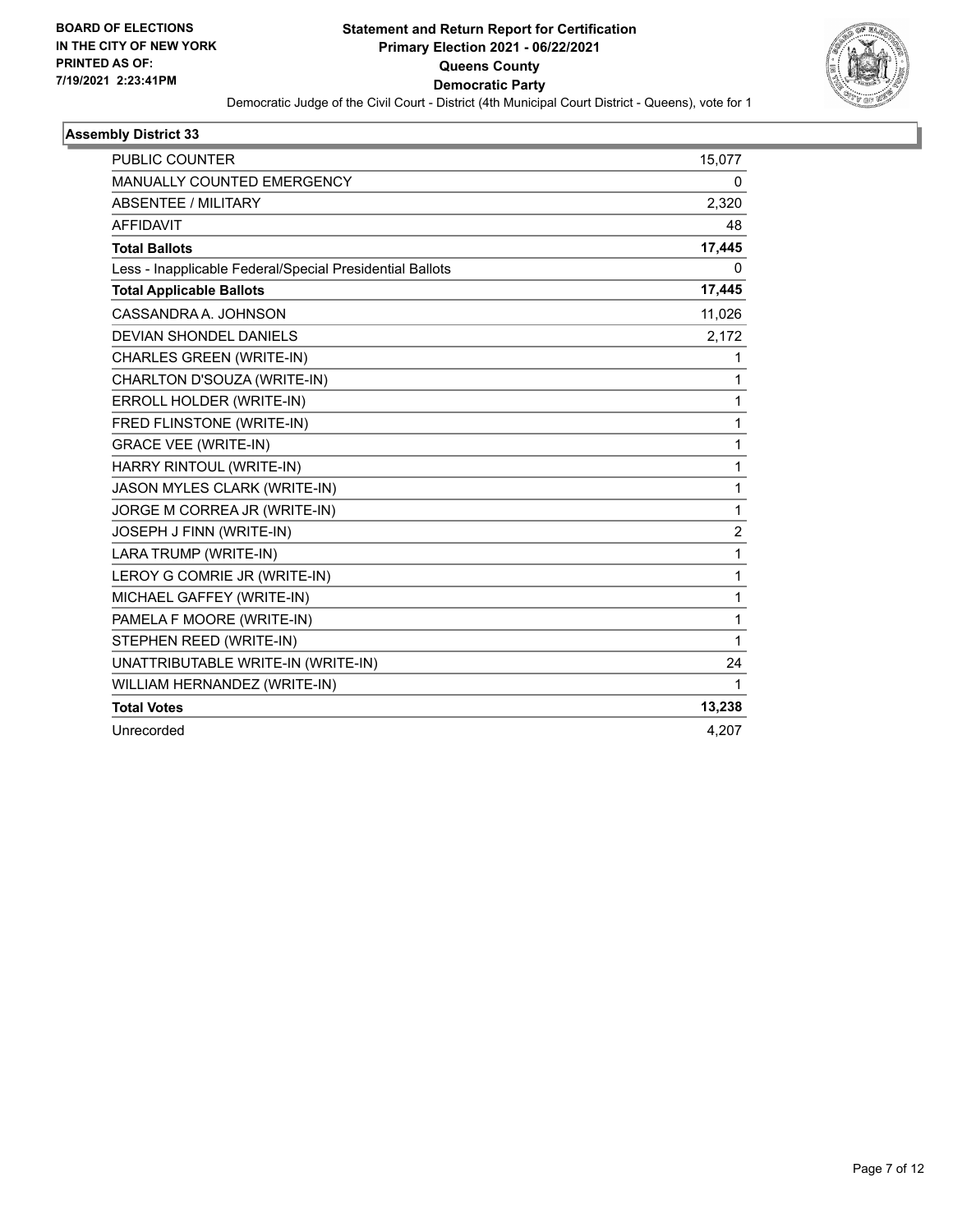

| PUBLIC COUNTER                                           | 2,043          |
|----------------------------------------------------------|----------------|
| <b>MANUALLY COUNTED EMERGENCY</b>                        | 0              |
| <b>ABSENTEE / MILITARY</b>                               | 261            |
| <b>AFFIDAVIT</b>                                         | 1              |
| <b>Total Ballots</b>                                     | 2,305          |
| Less - Inapplicable Federal/Special Presidential Ballots | $\Omega$       |
| <b>Total Applicable Ballots</b>                          | 2,305          |
| CASSANDRA A. JOHNSON                                     | 1,462          |
| <b>DEVIAN SHONDEL DANIELS</b>                            | 333            |
| DAVID ORTIZ (WRITE-IN)                                   | 1              |
| <b>GRANT LALLY (WRITE-IN)</b>                            | 1              |
| JAVIN RIVERA (WRITE-IN)                                  | $\overline{2}$ |
| MARTHA ARELLANO (WRITE-IN)                               | 1              |
| MOCHI LATA (WRITE-IN)                                    | 1              |
| RICHARD FOGAL (WRITE-IN)                                 | 1              |
| RUDRANATH MARAGH (WRITE-IN)                              | 1              |
| SAMANTHA N. ALBANESE (WRITE-IN)                          | 1              |
| UNATTRIBUTABLE WRITE-IN (WRITE-IN)                       | $\overline{2}$ |
| <b>Total Votes</b>                                       | 1,806          |
| Unrecorded                                               | 499            |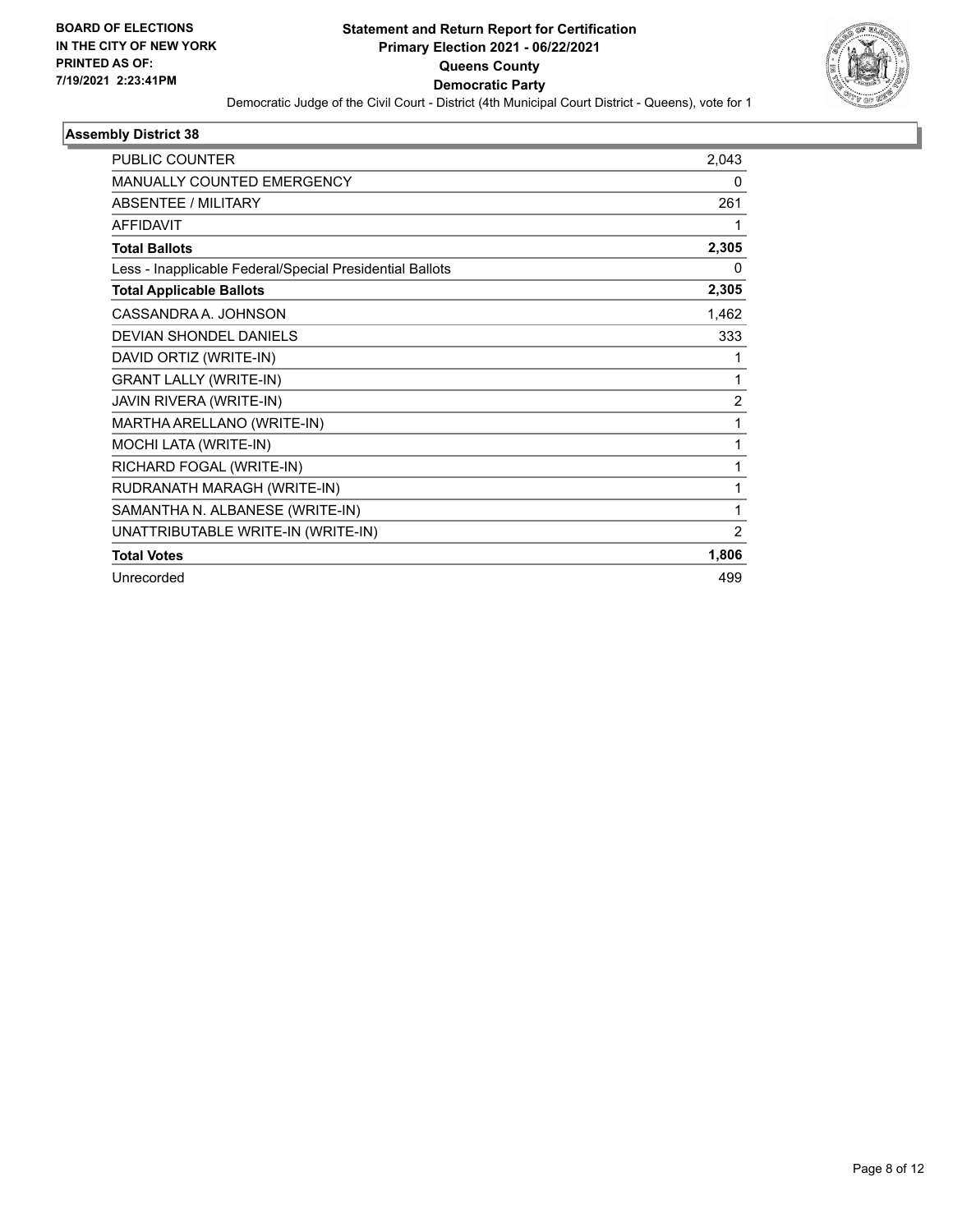

## **Total for Democratic Judge of the Civil Court - District (4th Municipal Court District - Queens) - Queens County**

| PUBLIC COUNTER                                           | 60,796 |
|----------------------------------------------------------|--------|
| MANUALLY COUNTED EMERGENCY                               | 0      |
| <b>ABSENTEE / MILITARY</b>                               | 9,662  |
| AFFIDAVIT                                                | 244    |
| <b>Total Ballots</b>                                     | 70,702 |
| Less - Inapplicable Federal/Special Presidential Ballots | 0      |
| <b>Total Applicable Ballots</b>                          | 70,702 |
| CASSANDRA A. JOHNSON                                     | 46,197 |
| <b>DEVIAN SHONDEL DANIELS</b>                            | 10,986 |
| AARON CYPERSTEIN (WRITE-IN)                              | 1      |
| AARON VAN SCYOC (WRITE-IN)                               | 1      |
| ADRIENNE ADAMS (WRITE-IN)                                | 5.     |
| AHARON YEHUDA SCHONFELD (WRITE-IN)                       | 1      |
| ANASTASIA JANRU (WRITE-IN)                               | 1      |
| ANDREW YANG (WRITE-IN)                                   | 2      |
| ANTHONY BRUNO (WRITE-IN)                                 | 1      |
| AVI CYPERSTEIN (WRITE-IN)                                | 1      |
| <b>BRIAN ADAMS (WRITE-IN)</b>                            | 1      |
| <b>BRUCE GOERLICH (WRITE-IN)</b>                         | 1      |
| CARL FOSTER (WRITE-IN)                                   | 1      |
| CARLTON LAING (WRITE-IN)                                 | 1      |
| CASILDA ELENA ROPER-SIMPSON (WRITE-IN)                   | 1      |
| CHARLES GREEN (WRITE-IN)                                 | 1      |
| CHARLTON D'SOUZA (WRITE-IN)                              | 1      |
| <b>CURTIS HARRIS (WRITE-IN)</b>                          | 1      |
| DAISY DUCK (WRITE-IN)                                    | 1      |
| DANIEL POLLACK (WRITE-IN)                                | 1      |
| DARA LEBWOHL (WRITE-IN)                                  | 1      |
| DAVID ORTIZ (WRITE-IN)                                   | 1      |
| DAVID SCHWARTZ (WRITE-IN)                                | 1      |
| DEBORAH ROSENSWEIG (WRITE-IN)                            | 2      |
| DOMINICK PISTONE (WRITE-IN)                              | 1      |
| DONALD DUCK (WRITE-IN)                                   | 1      |
| DONALD J TRUMP (WRITE-IN)                                | 1      |
| DONALD J. TRUMP (WRITE-IN)                               | 1      |
| DWEYNIE ESTHER PAUL (WRITE-IN)                           | 1      |
| EDWARD DURANT JR. (WRITE-IN)                             | 1      |
| ERROLL HOLDER (WRITE-IN)                                 | 1      |
| EVAN THIES (WRITE-IN)                                    | 1      |
| FELIPE GARCIA (WRITE-IN)                                 | 1      |
| FRANK NERRO (WRITE-IN)                                   | 1      |
| FRED FLINSTONE (WRITE-IN)                                | 1      |
| GEORGE GOTSULIAS (WRITE-IN)                              | 1      |
| <b>GRACE VEE (WRITE-IN)</b>                              | 1      |
| <b>GRANT LALLY (WRITE-IN)</b>                            | 1      |
| HARRY RINTOUL (WRITE-IN)                                 | 1      |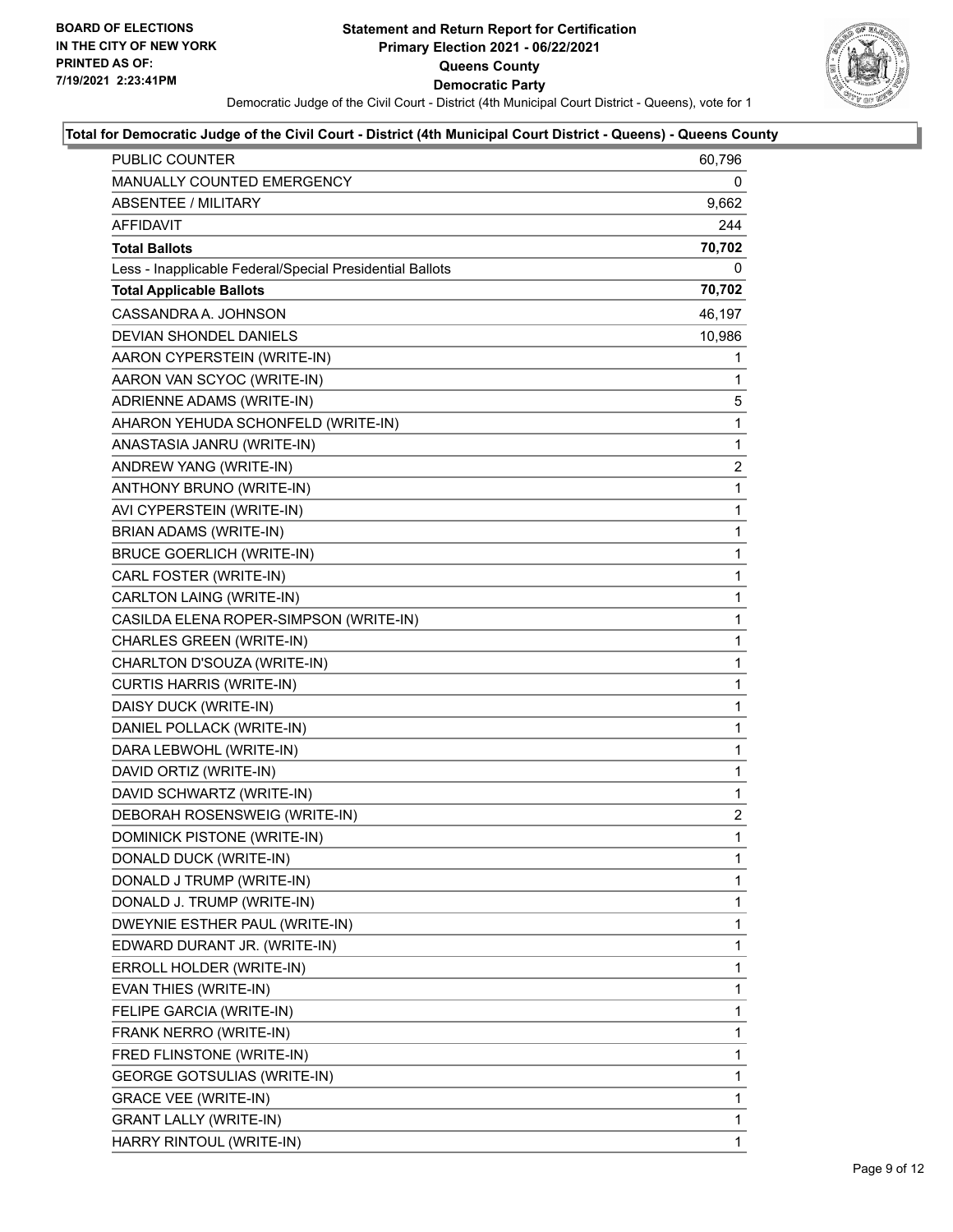

#### **Total for Democratic Judge of the Civil Court - District (4th Municipal Court District - Queens) - Queens County**

| IAN FOUKAS (WRITE-IN)         | $\mathbf{1}$   |
|-------------------------------|----------------|
| INGA O'NEALE (WRITE-IN)       | 1              |
| IVYN D MOSSOP, JR (WRITE-IN)  | 1              |
| JANE SMITH (WRITE-IN)         | 1              |
| JAPNEET SINGH (WRITE-IN)      | 1              |
| JASON MYLES CLARK (WRITE-IN)  | 1              |
| JAVIN RIVERA (WRITE-IN)       | 2              |
| JEFFREY SULAYMANOV (WRITE-IN) | 1              |
| JENNIFER KIRKLAND (WRITE-IN)  | 1              |
| JOHN SINGH (WRITE-IN)         | 1              |
| JOHN WATERS (WRITE-IN)        | 1              |
| JOHNNETTE TRAILL (WRITE-IN)   | 1              |
| JORGE M CORREA JR (WRITE-IN)  | 1              |
| JOSEPH CROTAR (WRITE-IN)      | 1              |
| JOSEPH J FINN (WRITE-IN)      | $\overline{2}$ |
| JOSEPH KWIAT (WRITE-IN)       | 1              |
| JUAN HONG (WRITE-IN)          | $\overline{2}$ |
| KALMAN EPSTEIN (WRITE-IN)     | 1              |
| KANYE WEST (WRITE-IN)         | 1              |
| KARL MARX (WRITE-IN)          | 1              |
| KENNETH ONUNKWO (WRITE-IN)    | 1              |
| KEVIN P. MUERTE (WRITE-IN)    | 1              |
| KEVIN WALSH (WRITE-IN)        | 1              |
| LARA TRUMP (WRITE-IN)         | 1              |
| LEROY G COMRIE JR (WRITE-IN)  | 1              |
| LESLIE LEECH (WRITE-IN)       | 1              |
| LINCOLN FAVOURS (WRITE-IN)    | 1              |
| LLOYD RANKIN (WRITE-IN)       | 1              |
| MARIA DAVILA (WRITE-IN)       | 1              |
| MARIE ADAM-OVIDE (WRITE-IN)   | 1              |
| MARK S. STEIN (WRITE-IN)      | 1              |
| MARTHA ARELLANO (WRITE-IN)    | 1              |
| MARYAM GREENIDGE (WRITE-IN)   | 1              |
| MAURICE MUIR (WRITE-IN)       | 1              |
| MELINDA KATZ (WRITE-IN)       | 1              |
| MEYLIN T. CRUZ (WRITE-IN)     | 1              |
| MICHAEL ENDE (WRITE-IN)       | 1              |
| MICHAEL GAFFEY (WRITE-IN)     | 1              |
| MICHAEL SCALA (WRITE-IN)      | 3              |
| MICHAEL SCHECHTER (WRITE-IN)  | 1              |
| MICHELLE ROBERTS (WRITE-IN)   | 1              |
| MISTER CRAB (WRITE-IN)        | 1              |
| MOCHI LATA (WRITE-IN)         | 1              |
| MOSHE M. FOGEL (WRITE-IN)     | 1              |
| MUHAMMAD LAGUDA (WRITE-IN)    | 1              |
| NANTASHA WILLIAMS (WRITE-IN)  | 1.             |
|                               |                |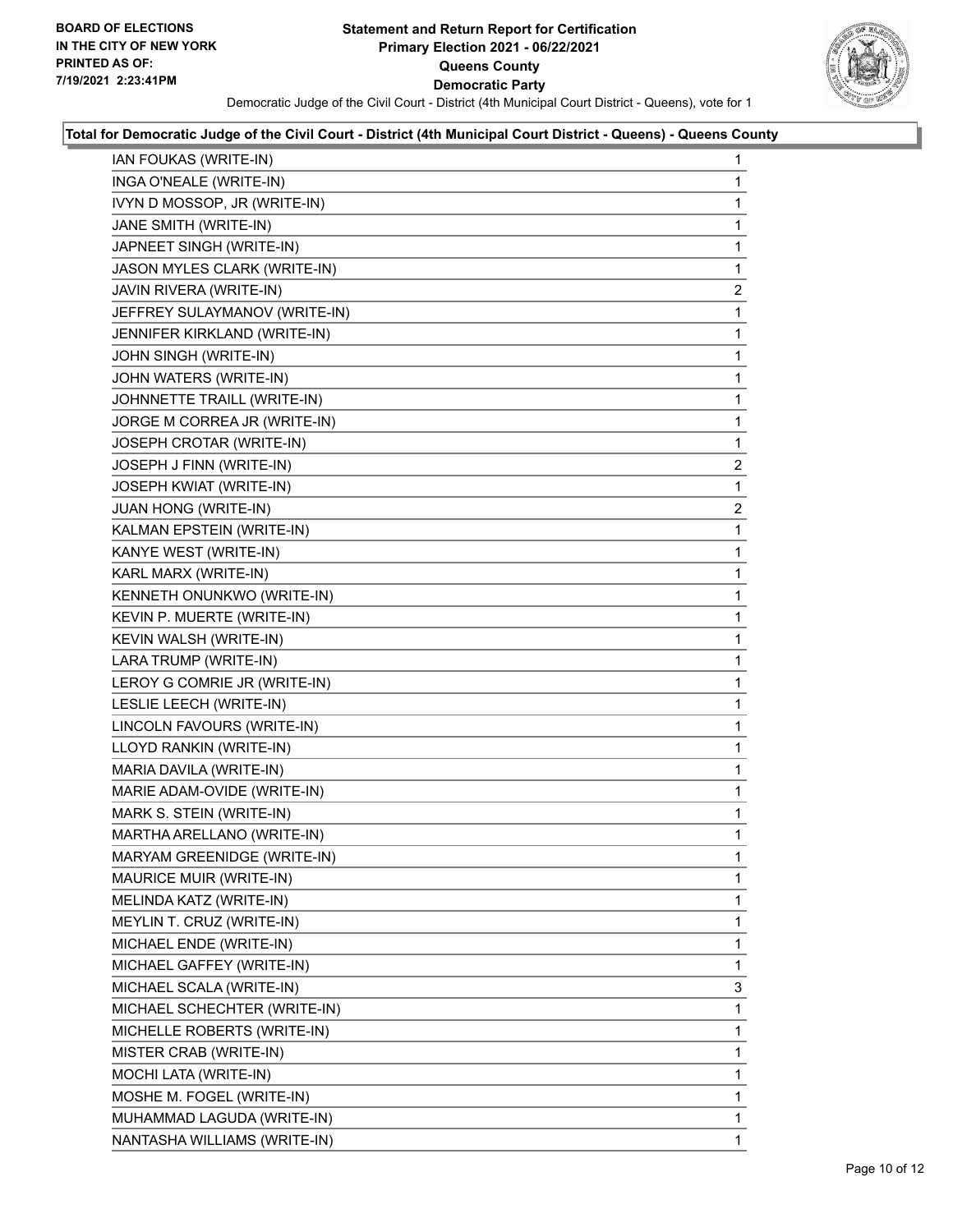

### **Total for Democratic Judge of the Civil Court - District (4th Municipal Court District - Queens) - Queens County**

| NAOMI LEHR (WRITE-IN)                     | 1           |
|-------------------------------------------|-------------|
| <b>ONDREA GAIL HARRIS (WRITE-IN)</b>      | $\mathbf 1$ |
| PAMELA F MOORE (WRITE-IN)                 | 1           |
| PAPERBOY LOVE PRINCE (WRITE-IN)           | 1           |
| PATRICK VARD (WRITE-IN)                   | 1           |
| PHILLIP SERRA (WRITE-IN)                  | 1           |
| RESHA ALIEN (WRITE-IN)                    | 1           |
| RICHARD FOGAL (WRITE-IN)                  | 1           |
| RUBEN WILLS (WRITE-IN)                    | 4           |
| RUDRANATH MARAGH (WRITE-IN)               | 2           |
| RYAN BRAVATA (WRITE-IN)                   | 1           |
| RYAN TROY (WRITE-IN)                      | 1           |
| SAM PODEMSKI (WRITE-IN)                   | 1           |
| SAMANTHA N. ALBANESE (WRITE-IN)           | 1           |
| SCOTT M. STRINGER (WRITE-IN)              | 1           |
| SELVENA BROOKS-POWERS (WRITE-IN)          | 1           |
| SOMA SYED (WRITE-IN)                      | 1           |
| SORDAN WHITE (WRITE-IN)                   | 1           |
| STAN KAPLAN (WRITE-IN)                    | 1           |
| STEPHEN ATTANASIO (WRITE-IN)              | 1           |
| STEPHEN REED (WRITE-IN)                   | 1           |
| TERESA ORR (WRITE-IN)                     | 3           |
| UNATTRIBUTABLE WRITE-IN (WRITE-IN)        | 89          |
| UNCOUNTED WRITE-IN PER STATUTE (WRITE-IN) | 2           |
| VERONICA RAINONE (WRITE-IN)               | 1           |
| VINCENT MAN (WRITE-IN)                    | 1           |
| WILLIAM HERNANDEZ (WRITE-IN)              | 1           |
| WILLIAM J. HARAP (WRITE-IN)               | 1           |
| YEHUDA KASIRER (WRITE-IN)                 | 1           |
| <b>Total Votes</b>                        | 57,401      |
| Unrecorded                                | 13,301      |
|                                           |             |